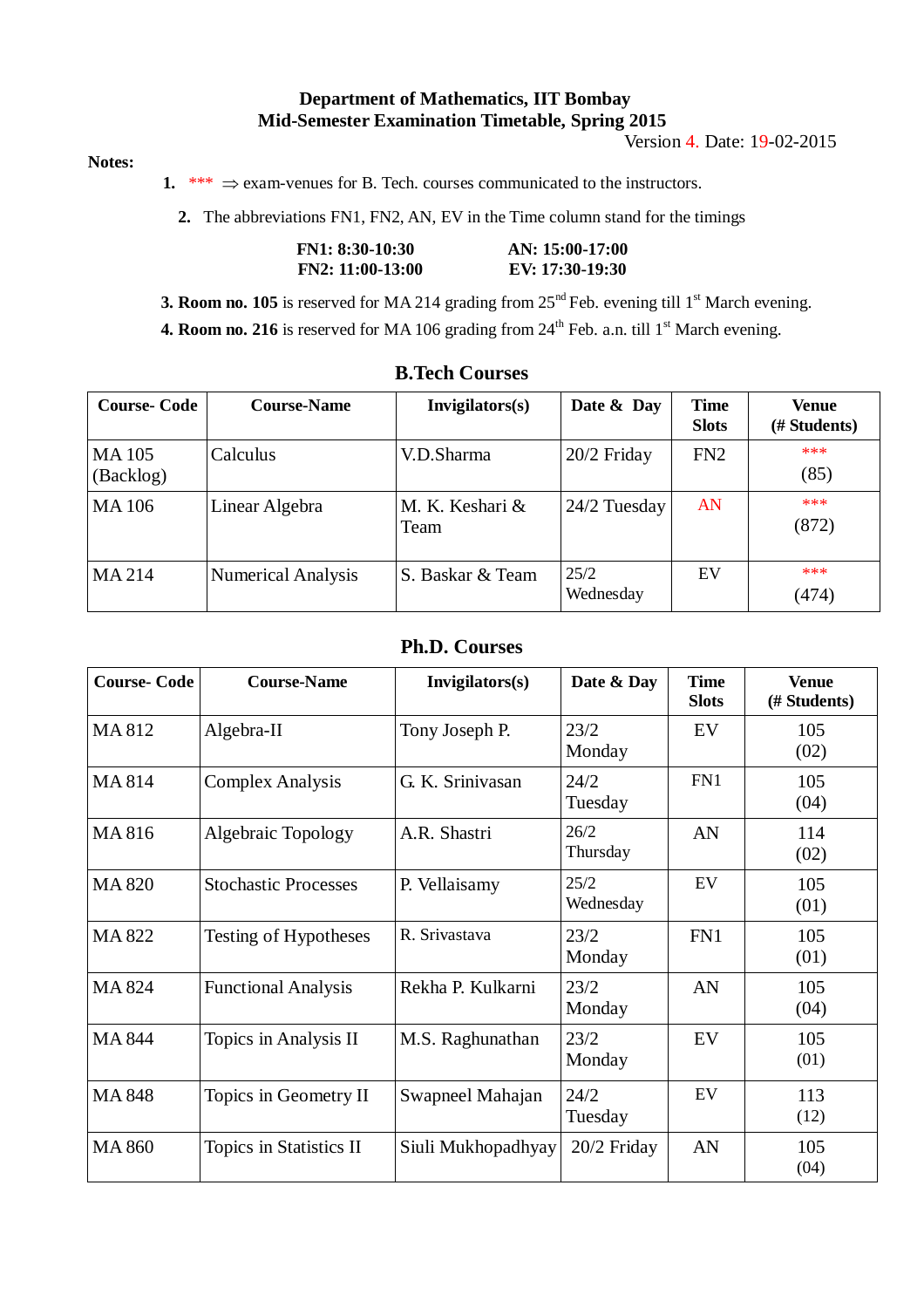| <b>Course-Code</b>         | <b>Course-Name</b>      | Invigilators(s) | Date & Day        | <b>Time</b><br><b>Slots</b> | Venue<br>(# Students) |
|----------------------------|-------------------------|-----------------|-------------------|-----------------------------|-----------------------|
| MA406<br>$(M.Sc. + Minor)$ | <b>General Topology</b> | S.S. Sane       | 20/2 Friday       | FN1                         | $113 + 114$<br>(56)   |
| <b>MA408</b>               | <b>Measure Theory</b>   | I. K. Rana      | 25/2<br>Wednesday | EV                          | 114<br>(50)           |
| MA410                      | Multivariable Calculus  | Akhil Ranjan    | 24/2 Tuesday      | FN1                         | 114<br>(35)           |
| MA412                      | <b>Complex Analysis</b> | Prachi Mahajan  | $21/2$ Saturday   | AN                          | 114<br>(37)           |
| MA414                      | Algebra-I               | T. N. Shorey    | 26/2 Thursday     | AN                          | 114<br>(32)           |

**M.Sc. (Mathematics) 2nd Semester Courses**

**M.Sc. (Mathematics) 4th Semester Courses**

| <b>Course-Code</b>                  | <b>Course-Name</b>                                        | Invigilators(s)               | Date & Day        | <b>Time</b><br><b>Slots</b> | <b>Venue</b><br>(# Students) |
|-------------------------------------|-----------------------------------------------------------|-------------------------------|-------------------|-----------------------------|------------------------------|
| <b>MA510</b>                        | Algebraic Geometry                                        | Preeti Raman                  | 23/2 Monday       | FN1                         | 113<br>(07)                  |
| MA 524                              | Algebraic Number Theory                                   | S. M. Garge                   | 21/2 Saturday     | FN1                         | 105<br>(16)                  |
| MA 526                              | Commutative Algebra                                       | N.M. Singhi                   | 24/2 Tuesday      | EV                          | 113<br>(15)                  |
| <b>MA534</b>                        | Modern Theory of Partial<br><b>Differential Equations</b> | Neela Nataraj                 | 26/2<br>Thursday  | FN1                         | 113<br>(14)                  |
| <b>MA540</b>                        | <b>Numerical Methods for PDEs</b>                         | A.K. Pani                     | 22/2 Sunday       | $10am -$<br>12noon          | 114<br>(24)                  |
| MA 5102                             | <b>Basic Algebraic Topology</b>                           | A. Athavale                   | 20/2 Friday       | EV                          | 105<br>(09)                  |
| MA 5106<br>$(M.Sc. + Minor)$        | <b>Introduction to Fourier</b><br>Analysis                | Santanu Dey                   | 20/2 Friday       | FN1                         | $113 + 114$<br>(45)          |
| <b>MA5108</b>                       | Lie Groups and Lie Algebras                               | S. G. Dani                    | 21/2 Saturday     | $11am-$<br>1 <sub>pm</sub>  | 105<br>(13)                  |
| SI 416                              | Optimization                                              | M. K. Srinivasan 24/2 Tuesday |                   | FN1                         | 114<br>(55)                  |
| SI 527<br>$(M.Sc. + Minor)$ Pricing | <b>Introduction to Derivative</b>                         | A. Subramanyam                | 20/2 Friday       | FN1                         | LC 101<br>(48)               |
| HS 200/<br><b>ES 200</b>            | <b>Environmental Science</b>                              | V. Sethi et al                | 25/2<br>Wednesday | $2pm-5pm$                   | <b>TBA</b><br>(NA)           |